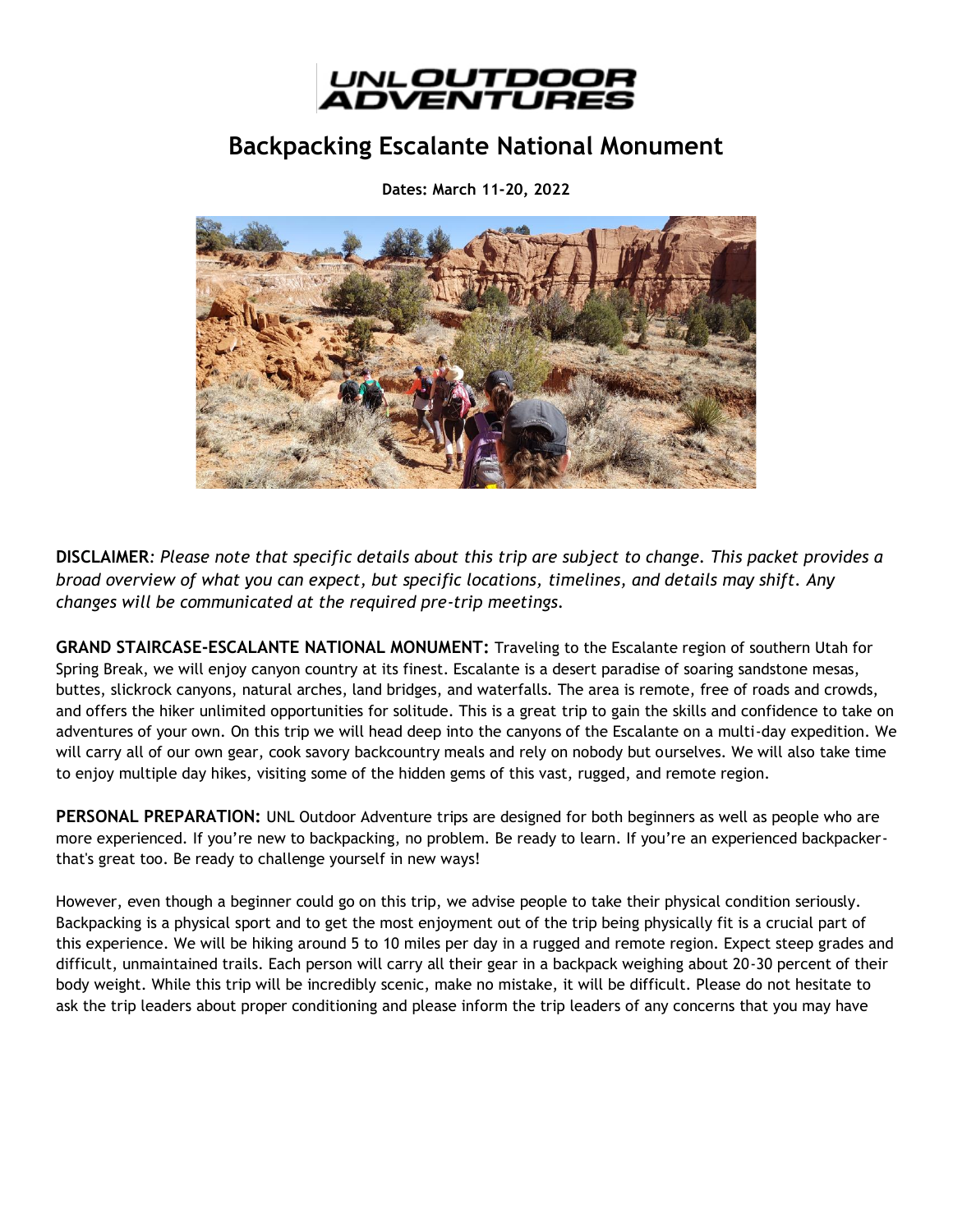# **TRANSPORTATION:**

All transportation is included in the price of the trip. University vehicles will be used as transportation to and from Utah. We will depart from UNL Outdoor Adventures in the afternoon on Friday, March 11<sup>th</sup>

# **WEATHER:**

\**Weather is very variable and subject to change, but the following are averages for mid-March. Please refer to the personal gear checklist to make sure you are prepared - rain gear and warm layers are a must!\**

Average High Temperature: 70 °F

Average Low Temperature: 40 °F

Sunrise: 7:30 AM

Sunset: 7:30 PM

## **CAMPSITES:**

This trip will require two days of driving to and from the activity site. We will be camping for the entirety of this trip. During the backpacking portion of this trip, we will be camping at backcountry sites located within Grand Staircase-Escalante National Monument. When not in the backcountry, we will be camping at various State Park, front country sites, or at large primitive campsites. Even front country sites in this area have limited, primitive, or no modern facilities.

## **COOKING AND GROUP TASK:**

As with all aspects of this expedition, cooking and camp chores will be a group effort. The group will be divided into teams and each team will be assigned a task for the day. Some of the tasks could include cooking, setting-up camp or doing the dishes for the group. All meals while at the camping sites will be provided by Outdoor Adventures. You will just need to cover the meals as we are driving. Please see the trip itinerary for specific meals that are **not** provided by Outdoor Adventures. Please inform the trip leaders of any dietary concerns or needs during the pre-trip meeting.

#### **MINIMUM IMPACT LIVING/LEAVE NO TRACE:**

Going into the wild lands that we will be visiting on this trip is like going to a museum. You obviously do not want to leave your mark on an art treasure in a museum. If everyone left a mark going through the museum, it would be soon destroyed. The same goes for wilderness areas. If we all leave one little mark on the landscape, the wilderness would soon be far from its natural order and permanently ruined. To minimize our impact, we will be practicing the following Leave No Trace principles:

For more information about the 7 principles of leave no trace, go to <https://lnt.org/why/7-principles/>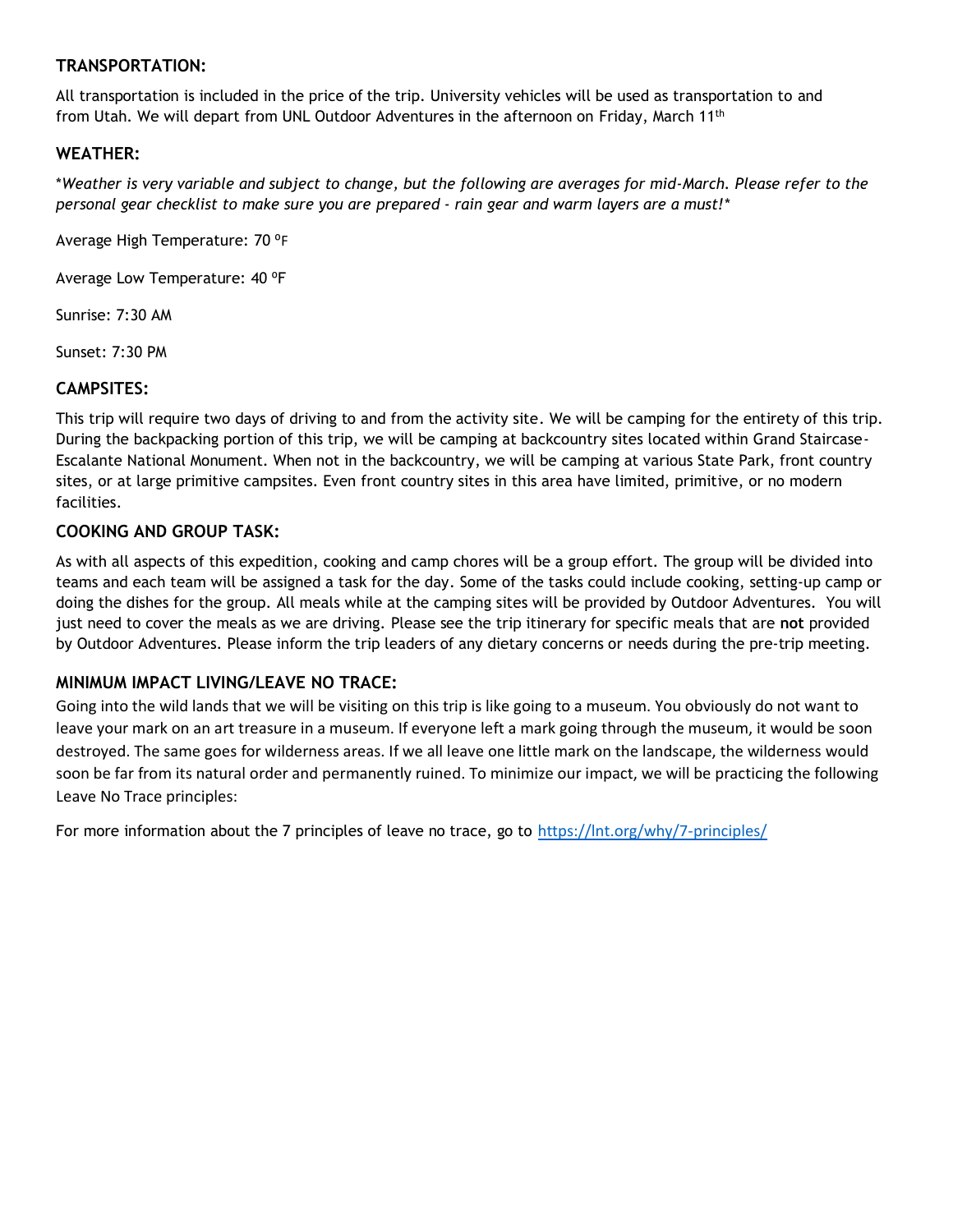## **EXPEDITION BEHAVIOR:**

Expedition behavior means taking care of yourself and other group members. Everyone has signed up for the trip for their own reasons, but the experience itself will be a shared experience between all members of the trip. Your presence and behavior on the trip effects others' experience in all sorts of ways. On this trip, camp responsibilities are shared. Everyone will take their turn to do dishes, help cook, carry group gear etc. This also means taking care of yourself- if you are unhealthy, it will negatively impact the experience for others. For example, it is important to stay hydrated, to not necessarily endanger yourself, and communicate concerns to trip leaders. Characteristics such as respectfulness, flexibility, tolerance of others, courtesy, direct communication, self-awareness, and teamwork become critical when traveling in groups in remote areas. Proper expedition behavior can make difference between an enjoyable experience and a great one!

# **SMOKING, ALCOHOL, AND CELL PHONE POLICIES:**

In the spirit of expedition behavior, please do not bring alcohol or illegal substances on the trip. Cigarettes are acceptable at established areas but are not allowed to be used in vehicles. We encourage you not to smoke on this trip as a wellness challenge! If you must smoke, please respect other participants, be aware of fire danger, and of course pack out all related trash. Please be respectful with cell phone use by stepping away from the group if you decide to use your cell phone during transportation to and from our destination. Please, no cell phone use while in the vehicle or during the canoeing portion of the trip. Thanks!

# **WHAT'S PROVIDED BY OAC:**

All transportation, meals while at the activity site, all activity-related gear and camping equipment, camping fees, leadership, and instruction are provided by Outdoor Adventures. The trip cost does not include personal clothing and equipment, or meals outside of the activity site. Be sure to bring cash and a debit/credit card for meals and souvenirs.

# **CONTACTS:**

UNL Outdoor Adventures Center: (402) 472-4777,<http://crec.unl.edu/>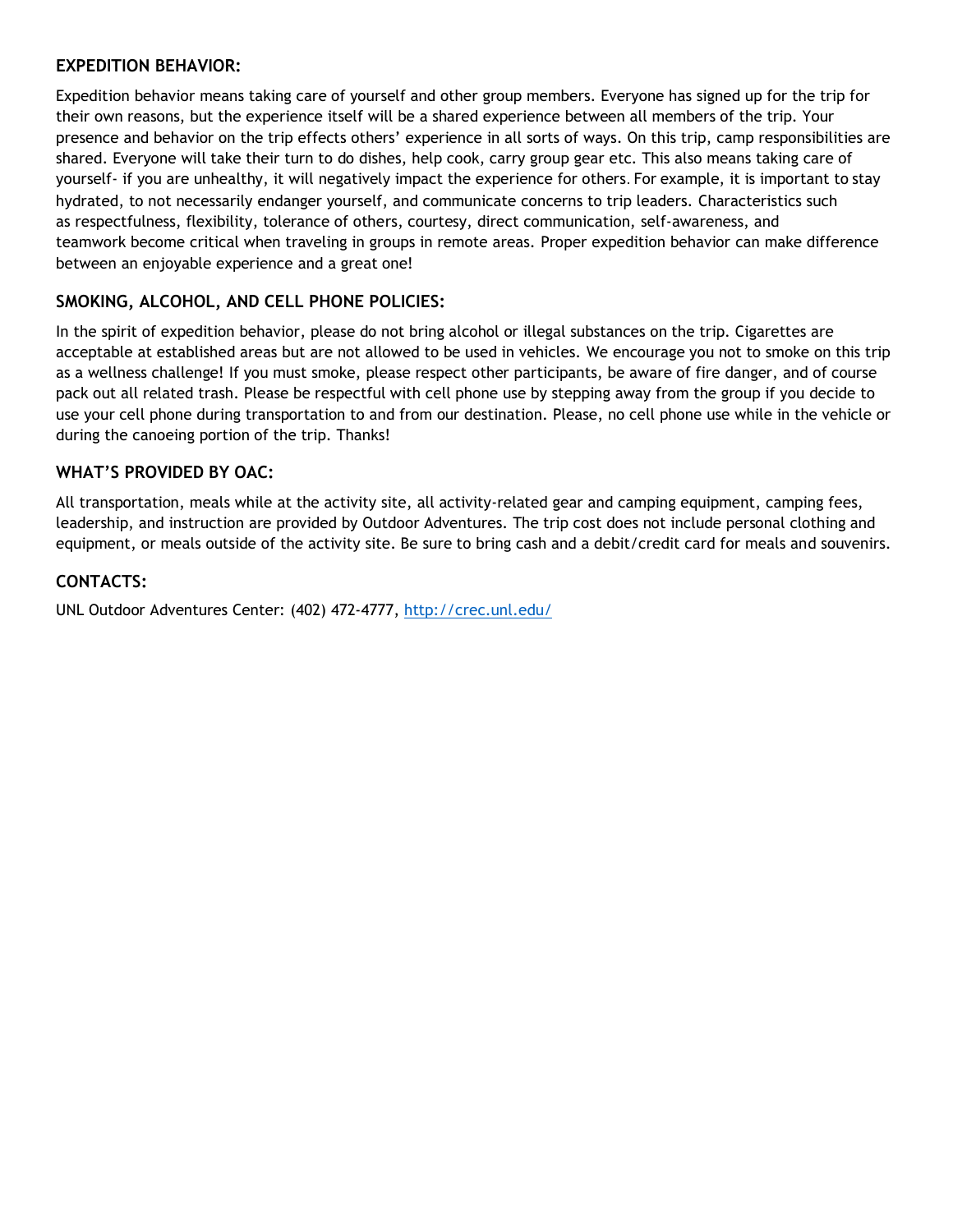

# **PERSONAL GEAR CHECKLIST**

*The specifics of this list will be covered during the pre-trip meeting. Please come with specific questions so you are properly prepared for this trip.*

### **Personal Backpacking and Camping Clothes:**

- $\Box$  Mid-weight, waterproof hiking boots (purchased in advance and broken in)
- $\Box$  Camp shoes (old running shoes or sport sandals)
- $\square$  Synthetic midweight hiking socks
- **Synthetic underwear**
- $\square$  Synthetic long underwear
- Gaiters (optional)
- $\Box$  Hiking shorts and/or pants (light & quick-drying)
- $\Box$  Synthetic short-sleeve top (1-2)
- $\Box$  Synthetic long-sleeve sun shirt (1-2)
- $\Box$  Rain/wind jacket (waterproof)
- $\Box$  Rain/wind pants (waterproof)
- $\Box$  Fleece or down insulating jacket
- $\Box$  Extra insulation (vest or sweater)
- □ Bandanna (optional)
- Midweight gloves
- □ Midweight stocking cap
- □ Sunglasses
- Sun hat

#### **Personal Items:**

- □ Sunscreen
- $\Box$  Lip balm with sunscreen
- $\Box$  DEET bug spray
- □ Toothbrush & toothpaste
- $\Box$  Prescription glasses with straps and/or contacts  $\hat{\alpha}$  case
- $\Box$  Personal first aid kit  $\hat{a}$  small lighter
- $\Box$  Personal medication (e.g., Ibuprofen)/prescriptions
- D Pocket knife/multi-tool
- □ Camera make sure you can waterproof it!
- $\Box$  Journal & pencil/pen
- □ Reading book, Sudoku, cards, etc.
- □ Tampons or pads
- $\Box$  Hand sanitizer
- $\Box$  Blister care (moleskin & duct tape)
- $\Box$  Insulated mug or small thermos
- □ 2 one-liter water bottles (e.g., 1 large Nalgene® = 1L) or more
- $\Box$  Headlamp with extra batteries
- □ Watch (with alarm)
- Daypack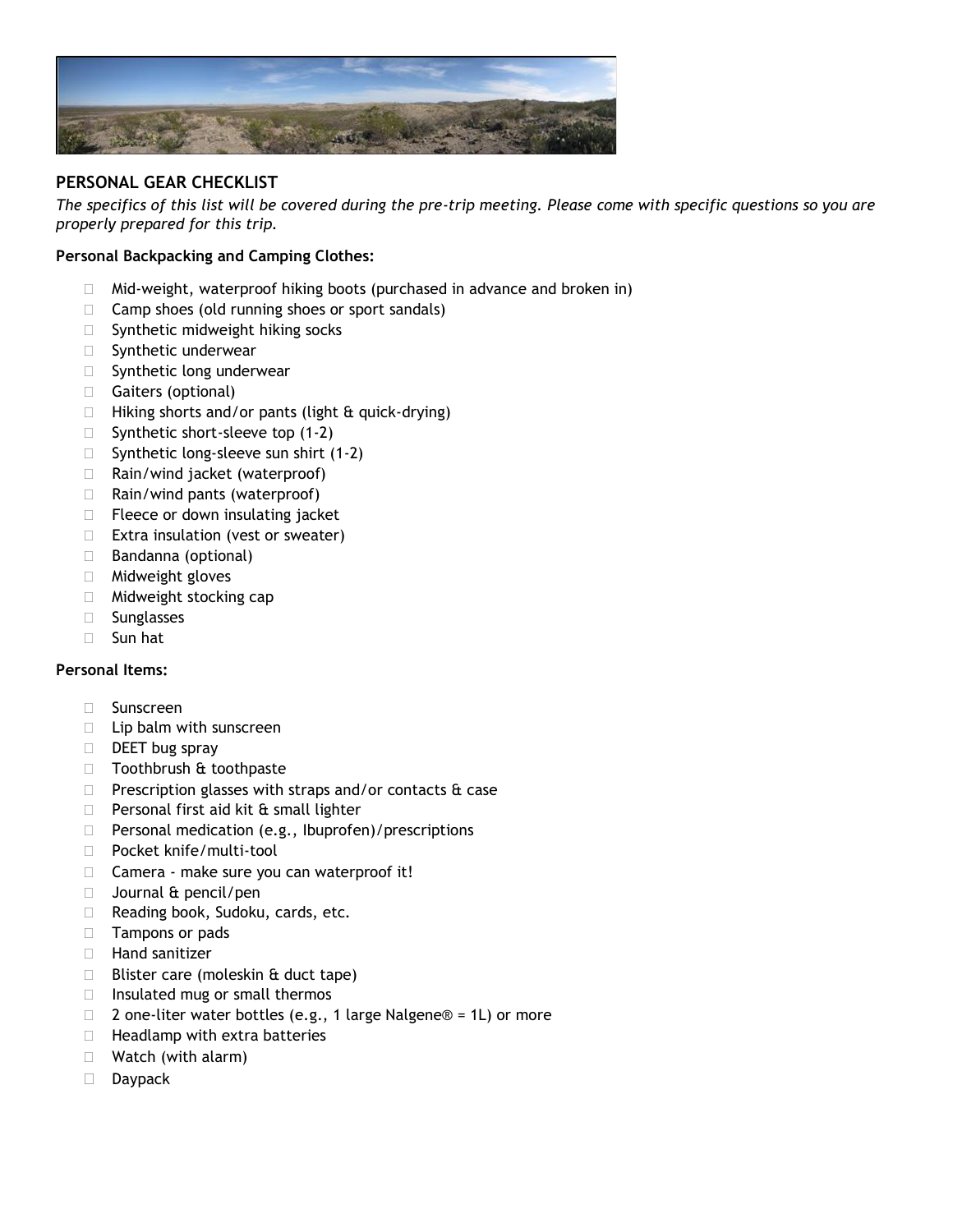## **Front Country Travel Clothes & Gear:**

- $\Box$  Small backpack with car items (books, wallet, etc.,)
- ❑ Medium-sized duffel for personal gear (we will back our gear into drybags at the trailhead)
- ❑ Travel clothes for current weather conditions
- ❑ Small towel and travel shampoo/soap
- ❑ Front Country needs: toiletries, prescriptions, etc.
- ❑ Cash and/or credit card

# **Gear That Can Be Provided by OAC:**

- ❑ Backpacking Backpack (5000 cubic in/65 L)
- ❑ Tent
- ❑ Sleeping bag
- ❑ Sleeping pad
- ❑ Camp chair
- ❑ Backcountry kitchen & food
- ❑ Water purification & water jugs
- ❑ Maps, compass, & permits (where necessary)
- ❑ Bowl & spoon
- ❑ Group first aid kits
- ❑ Other group related gear

*Considerations: When packing for this field experience, please consider that there will be limited space available in the vehicles. Please keep your personal luggage to a minimum.*